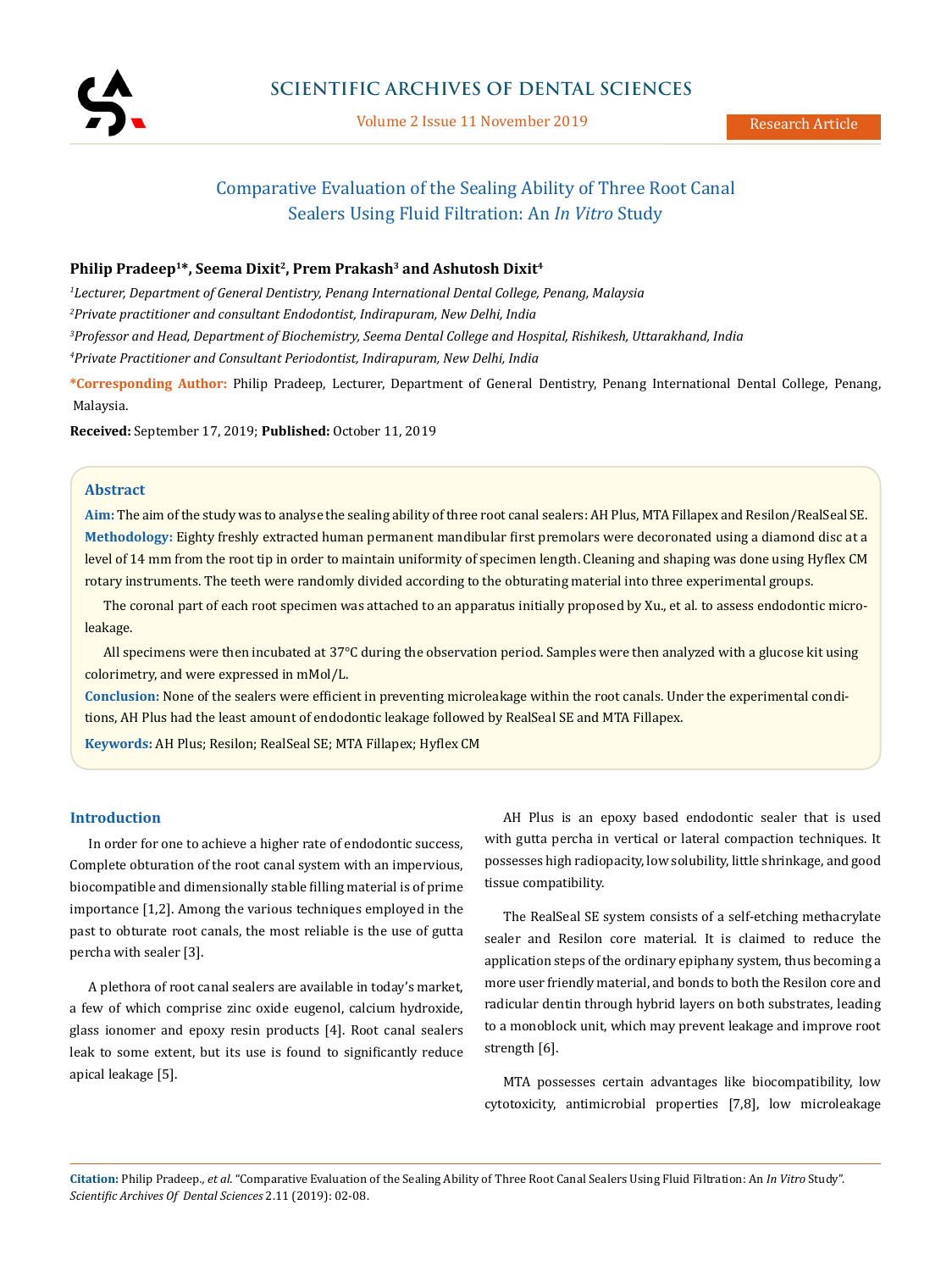[9,10] and its ability to set in the presence of blood or moisture [11]. Hence, MTA Fillapex was proposed as an endodontic filling material [12,13]. It has excellent radiopacity, easy handling, good working time, low solubility and provides sealing through expansion on setting [12].

Establishing an accurate method of studying leakage to evaluate the quality of root canal treatment has been an important component of endodontic research. A wide variety of test methods have been used to assess the seal of endodontic materials including dye penetration, fluid filtration, radioisotopes, electrochemical circuits, bacterial penetration etc. Due to inadequacies associated with these type of testing methods as a result of nonexistence of a universally accepted model, glucose penetration studies might be meaningful and clinically relevant [8].

### **Aim of the Study**

The aim of the present study was to analyze the sealing ability of three root canal sealers: AH Plus, Resilon/RealSeal SE and MTA Fillapex, based on the filtration rate of glucose.

## **Materials and Methods**

The present study was conducted in the Department of Conservative Dentistry and Endodontics in collaboration with the Department of Biochemistry at Seema Dental College, Rishikesh, Uttarakhand.

Eighty human permanent mandibular first premolars extracted for periodontal reasons, collected from the Department of Oral and Maxillofacial Surgery, Seema Dental College were selected for this study.

#### **Sample selection**

All samples were checked for the existence of fully formed apex, single apical foramen, no signs of internal resorption, no pulp stones, root canal calcification, obstruction or previous endodontic therapy. The roots with curvature < 5°, completely formed apex with patent foramina were selected. Teeth which deviated from such findings were excluded from the study.

#### **Sample preparation**

Eighty freshly extracted human permanent mandibular first premolars were cleaned of adherent tissue tags and hard deposits using ultrasonic scalers. The teeth were stored in 0.9% sodium chloride containing 0.2% sodium azide solution for preventing bacterial growth in an incubator at 37°C until used.

All teeth were decoronated with a diamond disk at the level of  $14 \pm 1$  mm from the apex to obtain a relatively standard tooth length (Figure 1). The pulpal remnants were extirpated using a broach. Apical gauging was carried out using size 10, 15 and 20 K-file. The working length was established 1 mm shorter than the length at which a size 10 K-file was visualized at the apical foramen.

|  |  | <b>O C C C L L L L C C C</b>      |  |  |
|--|--|-----------------------------------|--|--|
|  |  | <b>0000000000</b>                 |  |  |
|  |  | <i><b><i></i></b></i>             |  |  |
|  |  | <b>V <i>J G</i></b> D V V V J J V |  |  |
|  |  | 1111111111                        |  |  |
|  |  |                                   |  |  |
|  |  | <b>7 7 8 7 9 7 7 7 7 7</b>        |  |  |
|  |  | 7 7 7 7 1 7 7 7 7 1               |  |  |

*Figure 1: Teeth decoronated with a diamond disk at the level of 14 ± 1 mm from the apex.*

Cleaning and shaping was done with Hyflex CM rotary instruments upto size 40/0.04 along with EDTA gel as lubricant. The canals were constantly irrigated with 5 ml of 3% NaOCl solution. After instrumentation, the prepared canals were rinsed with 10 ml of 17% EDTA solution followed by a final flush with 10 ml of sterile saline to remove the smear layer and any traces of NaOCl.

40/0.04 gutta-percha and Resilon cones were placed to the working length and verified radiographically. The canals were dried using absorbent points and the teeth were randomly divided according to the obturating material (Figure 2) into three experimental groups of 20 teeth each and two control groups of 10 teeth each. Teeth in the positive control group were obturated with a 40/0.04 single-cone of gutta percha and without sealer placement to test the maximum fluid flow through the canals. Teeth in the negative control group were obturated with a 40/0.04 singlecone of gutta percha and with AH Plus sealer, but the teeth were dipped in molten sticky wax and further covered with nail varnish to ensure that no fluid flowed through the canals.

## **Group 1: Gutta percha and AH plus sealer**

AH Plus sealer was mixed according to the manufacturer's instructions. A single gutta percha cone of size 40/0.04 was coated with sealer and was placed slowly into the root canal in an up and down motion until reaching the full working length. Gutta percha

**Citation:** Philip Pradeep*., et al.* "Comparative Evaluation of the Sealing Ability of Three Root Canal Sealers Using Fluid Filtration: An *In Vitro* Study". *Scientific Archives Of Dental Sciences* 2.11 (2019): 02-08.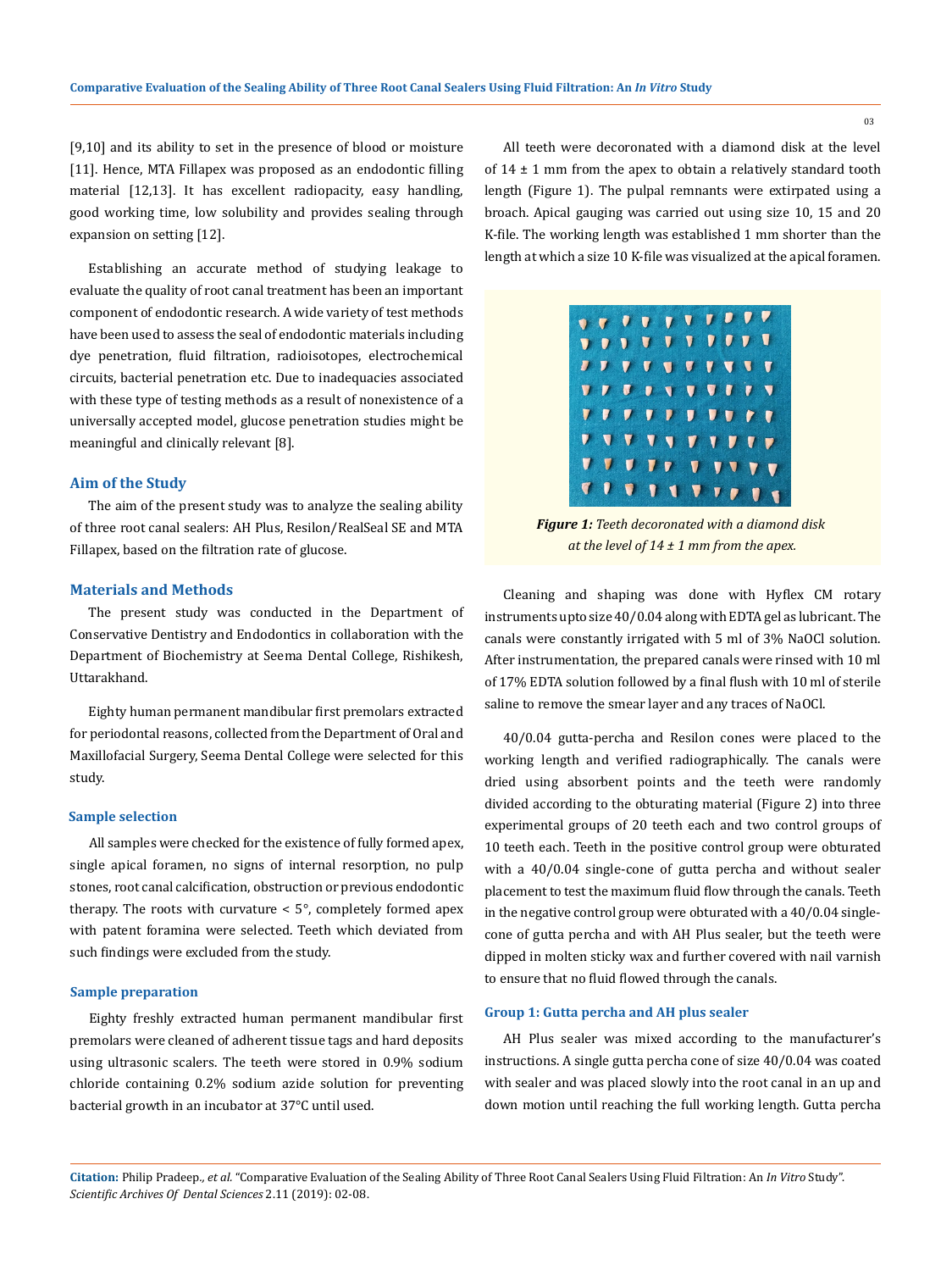was cut at the orifice level with a flame heated ball burnisher and was vertically compacted.



*Figure 2: Obturating materials used.*

#### **Group 2: Gutta percha and MTA fillapex sealer**

MTA fillapex sealer was mixed according to the manufacturer's instructions and obturation was done similarly as in group 1.

## **Group 3: RealSeal point and RealSeal SE sealer**

RealSeal SE sealer was mixed according to the manufacturer's instructions. A single RealSeal point of size 40/0.04 was coated with sealer and was placed slowly into the root canal in up and down motion until reaching the full working length. RealSeal point was cut at the orifice level with a flame heated ball burnisher and the coronal surface was light cured for 40 seconds.

#### **Glucose penetration model**

The coronal part of each root specimen was embedded in cold cure acrylic resin to form a 4 mm thick cylinder around the root. To enable a leak free contact between the root specimen and the glass pipette, sticky wax was used at this connection.

A hole was created in the screw cap of the glass bottle through which the glass pipette was connected. The assembly was then placed in a sterile 10 ml glass bottle and the cap was screwed and sealed with sticky wax.

A uniform hole was drilled in the screw cap with a #10 diamond bur to ensure an open system at all times. 2 ml of 0.2% sodium azide solution was added into the glass bottle, such that the apex of all the root samples was immersed in the solution. Sodium azide was used to inhibit the growth of microorganisms that might influence the glucose readings.

The tracer used in the study was 1 mol/L glucose solution (pH = 7.0). Glucose has a low molecular weight and is hydrophilic and chemically stable. About 4.5 ml of glucose solution, containing 0.2% sodium azide was injected into the pipette until the top of the solution was approximately 14 cm higher than the top of gutta percha in the canal which created a hydrostatic pressure of 1.5 kPa



*Figure 3: Glucose Penetration Model.*

All specimens were then kept in an incubator at 37°C for the duration of the observation period. A 20 µL increment of solution was drawn from the glass bottle using a micropipette at 1, 7, 14, 21 and 28 days. The same amount of fresh 0.2% sodium azide solution was added to the glass bottle reservoir to maintain a constant volume of 2 ml.

The sample was then analyzed with a glucose kit (GOD-POD method) using colorimetry, and was expressed in mMol/L.

#### **Results**

The analysis was done using SPSS software (IBM, v. 20.0). The following tests were employed: QQ Plots, Shapiro Wilk test, Skewness and kurtosis evaluation. Mean leakage comparisons were performed using Repeated Measures ANOVA. Post Hoc analysis was done to test significant differences between specific groups. Significance level was fixed at p < 0.05 (Graphs 1 and 2, Table 1).

#### **Discussion**

Three dimensional sealing of the root canal with an impervious, biocompatible and dimensionally stable filling material is one of the

**Citation:** Philip Pradeep*., et al.* "Comparative Evaluation of the Sealing Ability of Three Root Canal Sealers Using Fluid Filtration: An *In Vitro* Study". *Scientific Archives Of Dental Sciences* 2.11 (2019): 02-08.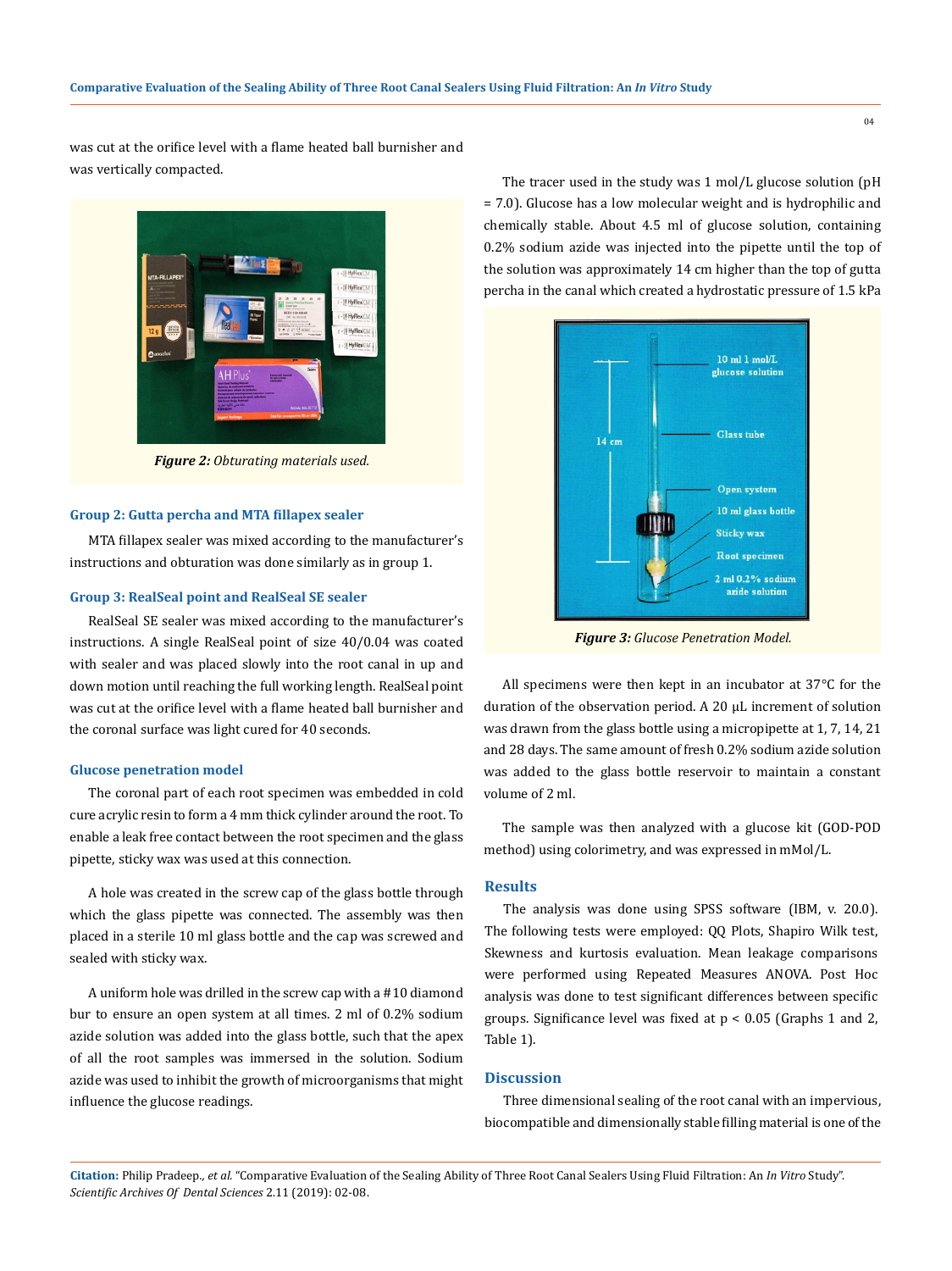

*Graph 1: Line diagram depicting mean leakage across the study period for all the materials.*



*Graph 2: Graph showing mean comparison between materials at different time intervals.*

| <b>Day</b>   | <b>Material</b>     | Mean value $(\pm SD)$      | P value  |  |  |
|--------------|---------------------|----------------------------|----------|--|--|
| $\mathbf{1}$ | AH Plus             | $0^a$                      |          |  |  |
|              | MTA Fillapex        | 0 <sup>b</sup>             | $0.01*$  |  |  |
|              | RealSeal SE         | 0.0013(0.002)              |          |  |  |
|              | Positive control    | $0.008(0.01)^{a, b}$       |          |  |  |
| 7            | <b>AH Plus</b>      | $0.017(0.011)^a$           |          |  |  |
|              | MTA Fillapex        | 0.036(0.01)                | $0.004*$ |  |  |
|              | RealSeal SE         | $0.049(0.04)$ <sup>a</sup> |          |  |  |
|              | Positive control    | 0.058(0.04)                |          |  |  |
| 14           | AH Plus             | 0.040(0.02)                |          |  |  |
|              | <b>MTA Fillapex</b> | 0.10(0.02)                 | $0.001*$ |  |  |
|              | RealSeal SE         | 0.041(0.009)               |          |  |  |
|              | Positive control    | 0.029(0.009)               |          |  |  |
| 21           | <b>AH Plus</b>      | $0.084$ $(0.02)^{a, b}$    |          |  |  |
|              | <b>MTA Fillapex</b> | $0.127(0.01)^{a, b}$       | $0.001*$ |  |  |
|              | RealSeal SE         | $0.113(0.03)^{a,c}$        |          |  |  |
|              | Positive control    | $0.147(0.02)^{a,c}$        |          |  |  |
| 28           | <b>AH Plus</b>      | $0.121(0.01)^a$            |          |  |  |
|              | <b>MTA Fillapex</b> | $0.174$ $(0.02)^{a, b}$    | $0.001*$ |  |  |
|              | RealSeal SE         | $0.128(0.03)^{b,c}$        |          |  |  |
|              | Positive control    | $0.175(0.01)^{a, c}$       |          |  |  |

*Table 1: Mean leakage (mMol/L) comparison between groups at various time intervals.*

main goals of endodontic treatment. It is essential for preventing reinfection of the canal and for preserving the health of periapical tissues, thereby ensuring success of root canal treatment. However, it has been reported that a complete seal of the root canal system is almost impossible with currently available materials and obturation techniques [13].

The use of gutta percha in conjunction with a sealer is currently one of the most commonly used methods for obturation. Ideally, the root canal sealer should be capable of producing a bond between the core material and the root dentine, effectively preventing leakage. Thus, adequate sealing is considered to be a major prerequisite to improve the outcome of the root canal treatment. Several types of endodontic sealers have been recommended to achieve this goal and consequently, the evaluation of their sealing ability is important [13].

Therefore, in the present study, the sealing ability of newer resin-based and MTA based root canal obturation systems were evaluated under conditions which were standardized as much as possible.

The first resin sealer to be introduced was the epoxy resin-based AH 26 sealer, which showed good sealing ability [14]. Toxicity due to the release of formaldehyde in AH 26 was a major problem. This led to the development of AH Plus sealer, also an epoxy resinbased sealer. In this study, AH Plus sealer was chosen because of its low solubility. Schafer and Zandbiglari (2003) [15] compared the solubility of resin, silicone, calcium hydroxide, zinc oxide-eugenol and glass ionomer-based sealers in water and artificial saliva and reported that AH Plus lost the least amount of weight of all sealers tested in all liquids.

Despite the improved properties of AH Plus, its adaptation to the root canal walls is poor. Findings like this led to the development of sealers which had the ability to bond to dentin. Epiphany (Pentron), EndoREZ (Ultradent), Real Seal (Kerr) and Next (Heraeus Kulzer) were some of the methacrylate-based sealers that were introduced [16].

The reason why we chose an adhesive endodontic sealer with a bondable polymeric root canal-filling material (Resilon/ RealSeal SE) is that they bond throughout the length of the root canal. By creating micromechanical retention via the formation of a thin hybrid layer to the self-etching primer-treated root dentine, and chemical coupling of the UDMA containing Resilon root-filling material to the methacrylate-based sealer, a continuum

**Citation:** Philip Pradeep*., et al.* "Comparative Evaluation of the Sealing Ability of Three Root Canal Sealers Using Fluid Filtration: An *In Vitro* Study". *Scientific Archives Of Dental Sciences* 2.11 (2019): 02-08.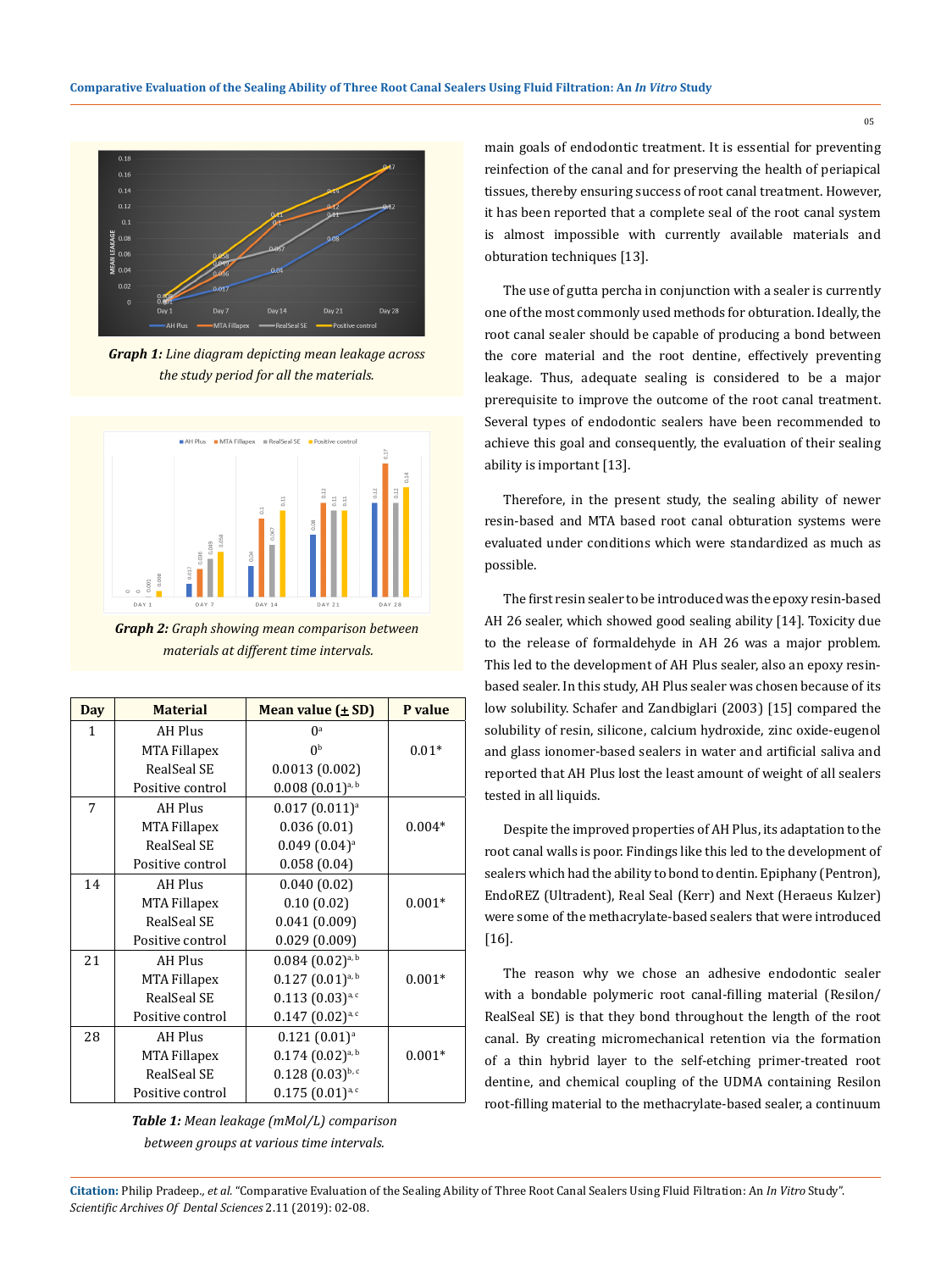is anticipated by the manufacturer that results in creation of a monoblock between the root filling and the intraradicular dentin [17].

MTA Fillapex was created in an attempt to combine the physicochemical properties of a root canal sealer with the biological properties of MTA. Its composition after mixing is basically MTA, salicylate resin, natural resin, bismuth oxide and silica [11].

The use of resin based sealers with greater taper master cones has led to the rejuvenation of the single-cone obturation technique. The single-cone technique consists of a single gutta-percha cone filled at room temperature with sealer layer thicknesses that vary, depending upon the adaptation of the single cone to the walls of the canal. Zmener and colleagues (2005) [16] prepared root canals using a rotary system and obturated them with single-cone and lateral condensation techniques. They reported that with the use of a methacrylate-based sealer, the difference between the singlecone and lateral condensation obturation was not significant but the tapered single-cone technique was faster than lateral condensation. Also, Inan (2009) [18] reported that the results of matched taper, single-cone obturation were comparable with those of lateral condensation and Thermafil techniques.

In the present study, freshly extracted mandibular premolars with a single patent canal were selected because of their ease of availability and to minimize anatomical variation. The teeth were decoronated so as to maintain a uniform length of 14 mm. However, although the teeth used in this study had single straight canals, posterior teeth have narrow and curved canals with complex anatomy, which might present greater challenges. Further study is needed to evaluate the sealing ability of obturation with matchedtaper gutta¬ percha cones in complex canals to determine whether these obturations will have an acceptable apical seal.

The same cleaning and shaping procedure was followed for all the samples so as to obtain a uniform root canal preparation. HyFlex CM instruments are new NiTi rotary instruments with shape memory produced by an innovative methodology that uses a complex heating and cooling treatment which controls the material's memory. These instruments were made from a specific nickel-titanium alloy that has been claimed to have a lower percent in weight of nickel (52%). The manufacturer claims that they are up to 300% more fatigue-resistant and regain their shape after sterilization. If submitted to excessive resistance or stresses they could be plastically deformed and sterilization in autoclave will result in the instrument regaining its shape.

The removal of smear layer may be considered an essential step in the process of successful root canal treatment. It is well known that root filling materials penetrate better into dentinal tubules in the absence of smear layer [19]. Since our aim was to compare the sealing ability, for this reason, to create best possible seal between the root dentin and the obturation material, 3 ml of 17% EDTA followed by a flush with 5 ml of 3% sodium hypochlorite was used to remove the smear layer prior to obturation.

A final rinse of EDTA solution was given, followed by a rinse with distilled water, to eliminate the effect of residual oxygen liberated from NaOCl on polymerization of resin sealers.

The canal was dried with the help of paper points for only 1 - 2 seconds as it has been suggested by the manufacturers of Resilon/ RealSeal SE, that complete dehydration of the canals would hinder the penetration of the hydrophilic resins into the dentinal tubules.

For the purpose of standardization, the sealer in all the three groups was applied with the help of a lentulospiral and obturated with a corresponding single cone with 0.04 taper.

The root surfaces of all the specimens in the negative control group were entirely coated with sticky wax and two coats of nail varnish to prevent possible leakage [20].

A quartz-tungsten halogen light source was used to obtain an immediate coronal seal in the case of RealSeal SE. The quartztungsten halogen light source was chosen over plasma arc or lightemitting diode light sources as it has been found by Nagas., et al. (2008) [21] that QTH brings about slower polymerization which allows the material to flow in pre gel stage, providing some stress relief during polymerization shrinkage.

Leakage tests are a relevant way to evaluate the apical seal. Methods used to evaluate leakage include dye penetration, electrochemical testing, radioisotope, bacteria, leakage, fluid filtration and glucose penetration [22].

The glucose penetration model, as a new possibility to evaluate the sealing ability of root canal fillings, was introduced by Xu., et al. (2005) [23]. We chose this method for the evaluation of leakage as it has several advantages. Glucose is hydrophilic and chemically stable. It has a low molecular weight of 180 Da and may be used as an indication for toxins that might penetrate the canal. Glucose as a marker in leakage studies has clinical relevance because it is an important nutrient for microorganisms [24]. Sodium azide was used to inhibit the growth of microorganisms that might influence the glucose readings.

**Citation:** Philip Pradeep*., et al.* "Comparative Evaluation of the Sealing Ability of Three Root Canal Sealers Using Fluid Filtration: An *In Vitro* Study". *Scientific Archives Of Dental Sciences* 2.11 (2019): 02-08.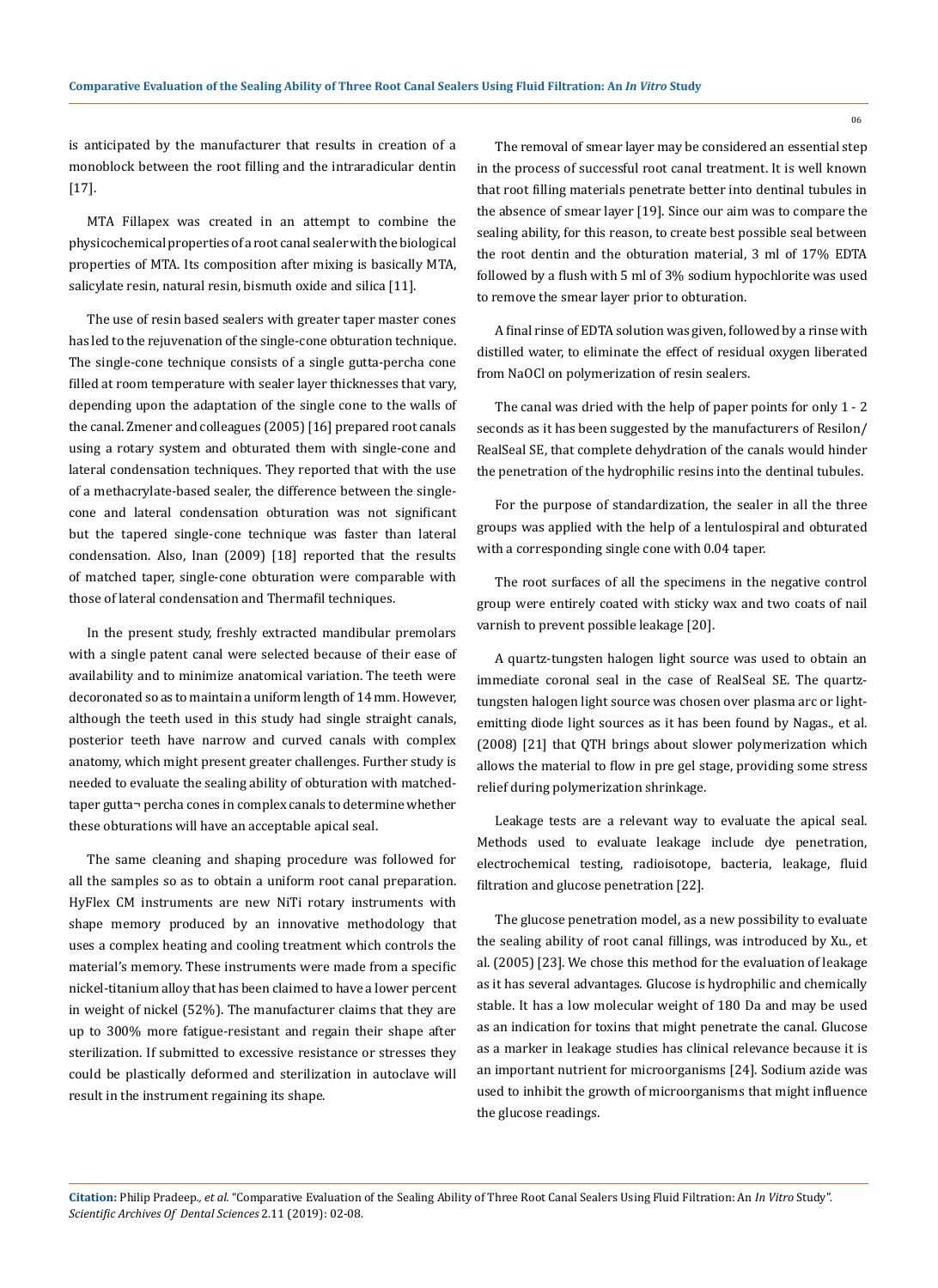In the glucose penetration model, the tooth is continuously subjected to the pressure of the glucose solution in the coronal chamber, for a period of one month. The fluid filtration model detects leakage usually after subjecting the filling to pressure for 3 hours. This enormous time difference might make the glucose test more sensitive, as it may result in detection of small voids in the filling [24].

Souza., et al. (2008) [25] found that the leakage results recorded in the fluid transport model and glucose penetration model were similar. But, in a study conducted by Shemesh and Wesselink (2006) [26] the glucose penetration model was more sensitive in detecting leakage along the root fillings when compared with the fluid transport model.

The results of our study showed that AH plus had the least amount of endodontic leakage (mean = 0.052) followed by Resilon/ RealSeal SE (mean = 0.072) and MTA Fillapex (mean = 0.087).

At the end of the fourth week, all the test materials showed a significant amount of leakage. The inability of these obturation systems to form a "monoblock" may be because of the unfavorable geometry of the canals for bonding, as well as the potential for gapping along the sealer-dentin interface [27].

It is presumed that gutta percha expands in the presence of humidity and closes micro gaps. Expansion of gutta-percha may have occurred in this experiment because of the moisture present during the setting and testing periods. This may have enhanced the sealing ability of the groups tested.

Warm vertical compaction and the single-cone method with AH Plus showed no statistical difference in ability to seal the canal.

The failure of the sealers may be due to their different chemical compositions and physical properties (adhesiveness, dimensional stability, flow, solubility, etc.) Also, obturating techniques, possible presence of smear layer, accessory canals and irregular canals may be responsible for sealing failure [16].

The present study focuses on creation of a successful monoblock in the root canal, that is, mechanical interlocking of the filling material with the dentin, which produces a better seal, thus minimizing leakage. Within the limitation of this in vitro study, it may be concluded that the contemporary single cone root canal filling technique does not ensure a durable apical seal against glucose penetration. Although the glucose penetration method appears to be more clinically relevant compared to other leakage evaluation methods, it is not possible to directly correlate the amount of leakage to the clinical outcomes of the endodontic treatments. Thus, the efficacy of these contemporary single-cone filling endodontic techniques should be further evaluated in randomized clinical trials.

## **Conclusion**

The conclusions drawn were as follows:

- 1. None of the sealers were efficient in preventing microleakage within the root canals.
- 2. Under the experimental conditions, AH Plus had the least amount of endodontic leakage followed by RealSeal SE and MTA Fillapex.
- The variation in mean leakage was significantly different across the time period among AH Plus, MTA Fillapex and RealSeal SE.

## **Bibliography**

- 1. [Kumar NS, Palanivelu A, Narayanan LL. Evaluation of the](https://www.ncbi.nlm.nih.gov/pmc/articles/PMC3778629/)  [apical sealing ability and adaptation to the dentin of two](https://www.ncbi.nlm.nih.gov/pmc/articles/PMC3778629/)  [resin-based Sealers: An in vitro study. J Conserv Dent.](https://www.ncbi.nlm.nih.gov/pmc/articles/PMC3778629/)  [2013;16\(5\):449-453.](https://www.ncbi.nlm.nih.gov/pmc/articles/PMC3778629/)
- 2. [Ahlberg KM, Tay WM. A methacrylate- based cement used as a](https://www.ncbi.nlm.nih.gov/pubmed/9823124)  [root canal sealer. Int Endod J. 1998;31\(1\):15-21.](https://www.ncbi.nlm.nih.gov/pubmed/9823124)
- 3. Cohen S. Burns RC. Pathways of the pulp 9<sup>th</sup> edition; St. Louis: CV Mosby: 350.
- 4. [Pameijer CH, Zmener O. Resin materials for root canal obtura](https://www.ncbi.nlm.nih.gov/pubmed/20433981)[tion. Dent Clin North Am. 2010;54\(2\):325-344.](https://www.ncbi.nlm.nih.gov/pubmed/20433981)
- 5. [De Almeida WA, Leonardo MR, Tanomaru Filho M, Silva LA.](https://www.ncbi.nlm.nih.gov/pubmed/11307470)  [Evaluation of apical sealing of three endodontic sealers. Int](https://www.ncbi.nlm.nih.gov/pubmed/11307470)  [Endod J. 2000;33\(1\):25-27.](https://www.ncbi.nlm.nih.gov/pubmed/11307470)
- 6. [El Sayed MA, Taleb AA, Balbahaith MS. Sealing ability of three](https://www.ncbi.nlm.nih.gov/pubmed/24347879)  [single-cone obturation systems: An in-vitro glucose leakage](https://www.ncbi.nlm.nih.gov/pubmed/24347879)  [study. J Conserv Dent. 2013;16\(6\):489-493.](https://www.ncbi.nlm.nih.gov/pubmed/24347879)
- 7. [Parirokh M, Torabinejad M. Mineral trioxide aggregate: a](https://www.ncbi.nlm.nih.gov/pubmed/20003930)  [comprehensive literature review--Part I: chemical, physical,](https://www.ncbi.nlm.nih.gov/pubmed/20003930)  [and antibacterial properties. J Endod. 2010;36\(1\):16-27.](https://www.ncbi.nlm.nih.gov/pubmed/20003930)
- 8. [Torabinejad M, Hong CU, Pitt Ford TR, Kettering JD. Cytotoxici](https://www.ncbi.nlm.nih.gov/pubmed/8596067)[ty of four root end filling materials. J Endod. 1995;21\(10\):489-](https://www.ncbi.nlm.nih.gov/pubmed/8596067) [492.](https://www.ncbi.nlm.nih.gov/pubmed/8596067)